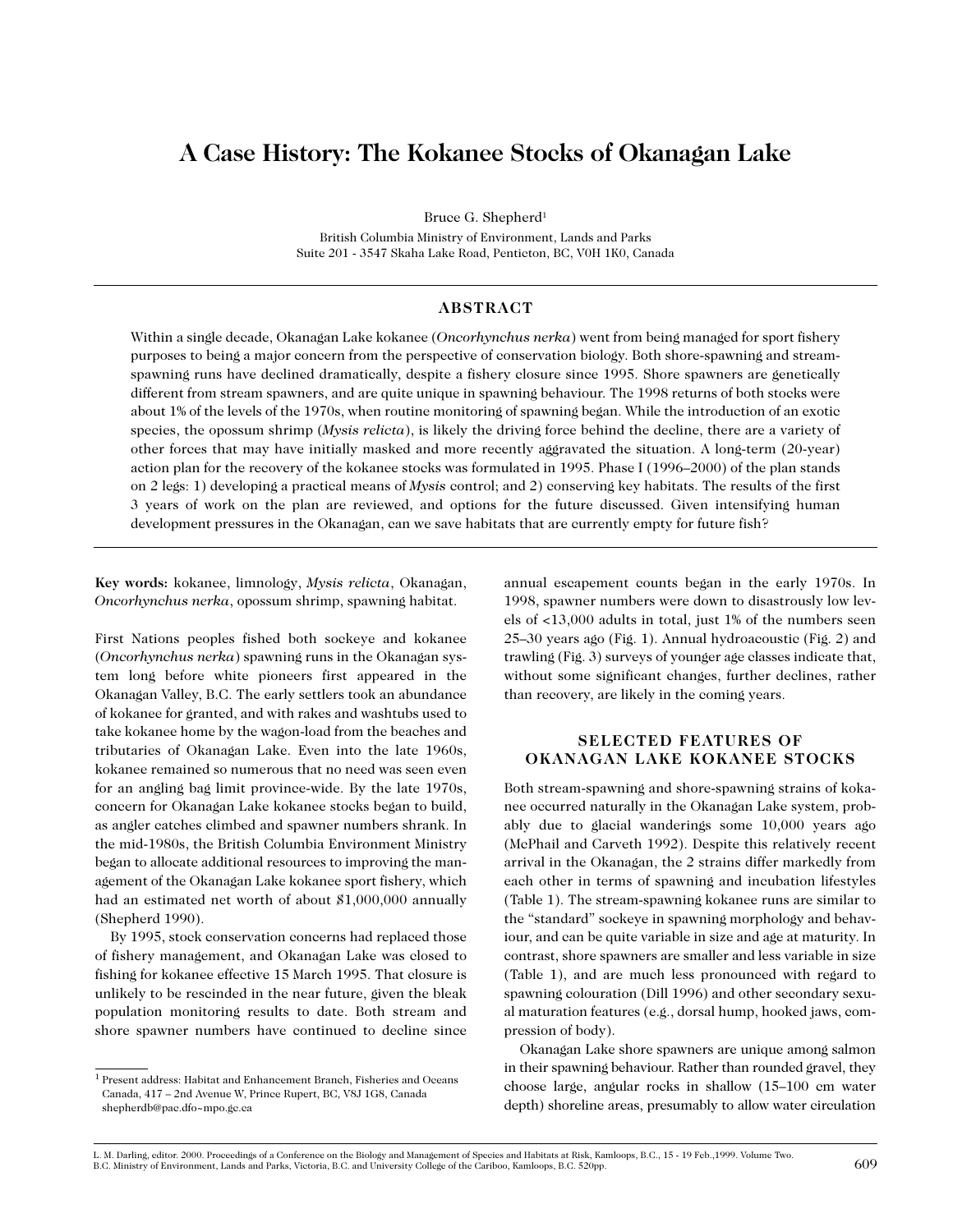| Characteristic       | Shore spawners               | Stream spawners                        |
|----------------------|------------------------------|----------------------------------------|
| Spawning dates       |                              |                                        |
| Peak                 | $25$ Oct-30 Oct              | $1$ Oct–5 Oct                          |
| Range                | $15$ Oct-4 Nov               | $21$ Sep $-20$ Oct                     |
| Preferred substrates | • angular riprap             | • rounded gravels                      |
|                      | • size $>$ 5 cm              | • size $<$ 5 cm                        |
| Spawning behaviour   | • no obvious pairing         | • pairing                              |
|                      | • little defence of redd     | • redds defended                       |
|                      | • school when disturbed      | • hide in cover                        |
|                      | • "bright" spent fish common | • spent are "rags" and highly coloured |
| Nose-fork lengths    | 236 mm overall mean          | 265 mm overall mean                    |
| $(1987-97)$          | $(216 - 250$ mm range)       | $(229 - 352$ mm range)                 |
| $ATU^a$ - hatch      | $616$ C-days <sup>a</sup>    | 660 C-days                             |
| (range)              | $(550 - 682)$                | $(627-693)$                            |
| - emerge             | 880 C-days                   | 902–970 C-days                         |
| Hatching date        | 6 Jan–15 Mar                 | $1 Jan-30 Apr$                         |
| Emergence date       | 15 Mar-15 Apr                | $1$ Apr $-15$ Jun                      |

**Table 1.** Selected characteristics of shore-spawning and stream-spawning kokanee in Okanagan Lake (modified from Shepherd and Sebastian 1998).

a ATU = Accumulated Thermal Units. For this paper, the ATUs were calculated by the cumulative addition of mean daily water temperatures measured in degrees centigrade above freezing (C-days). For example: Eggs spawned on 15 Sep. Mean daily temperature on 16 Sep =  $10^{\circ}$ C, so ATU = 10 C-days. Mean daily temperature on 17 Sep =  $11^{\circ}$ C, so ATU =  $10 + 11 = 21$  C-days. Mean daily temperature on 18 Sep =  $8.5^{\circ}$ C, so ATU =  $10 + 11 + 8.5 = 29.5$  C-days. Etc.

to the eggs via wave action without shifting the substrate. Shore spawners have abandoned the standard salmon strategy of an approximate 2-week period of spawner pairing, male defence of the female against other males, and female defence of her redd until death. Instead, schools of adults move onto the shoreline in the morning, and females drop out of the schools to investigate the substrate. Once a female finds a suitable spot, she will circle and clean the selected area using



**Figure 1.** Okanagan Lake kokanee spawner enumerations, 1971–98.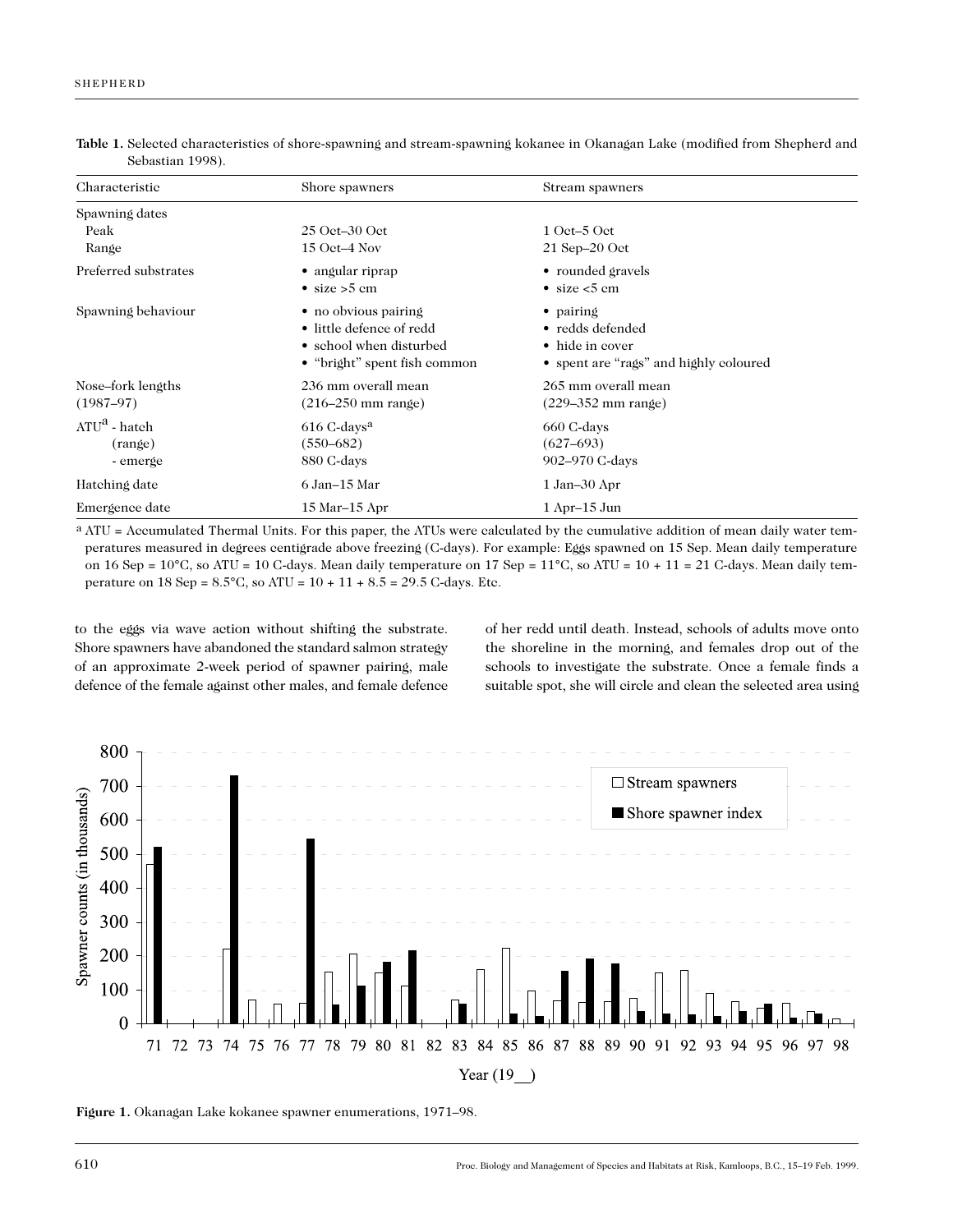

**Figure 2.** Index of kokanee abundance in Okanagan Lake based on hydroacoustic surveys, 1988–98 (data from D. Sebastian, British Columbia Ministry of Fisheries, Victoria, BC).

the typical salmonid tail-digging action. This behaviour draws males to the site, and they press into a "cluster" (Dill 1996) over the crevice that has been cleaned by the female. The female then passes through the cluster of males, and the

combined group releases eggs and sperm to settle into the crevices. Spawner numbers peak around noon, and the spawning sites are generally abandoned by evening (Dill 1996).

Recent genetic studies using a variety of methods (Taylor



**Figure 3.** Index of kokanee abundance by age for Okanagan Lake based on trawl surveys, 1988–98 (data from D. Sebastian, British Columbia Ministry of Fisheries, Victoria, BC).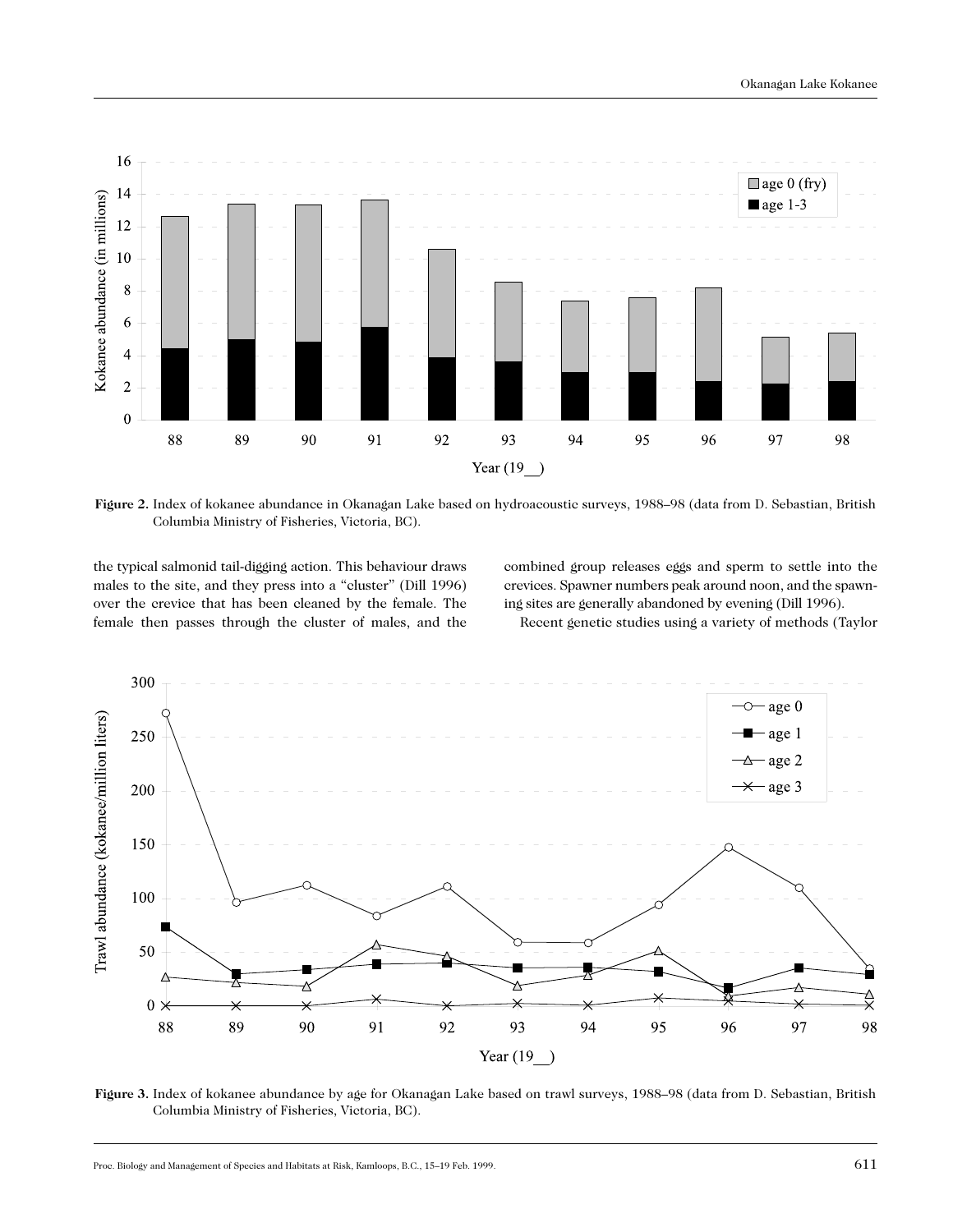and Pollard 1998) suggest that the stream- and shore-spawning ecotypes of Okanagan Lake kokanee are closely related to each other and have a common ancestry. However, the results to date also indicate that gene flow is restricted between these 2 ecotypes, and improved microsatellite-assay techniques may allow strain identification and separation.

In the simpler days of dealing with just fisheries management concerns, stream-spawning stocks received the most attention, as it appeared that shore spawners contributed less to angler catches due to their smaller size at maturity (Shepherd 1990). Times, of course, have changed, and the first priority of the British Columbia Fisheries Program is now "the protection, maintenance and rehabilitation of native fish and their habitat to ensure ecosystem sustainability and biodiversity" (B.C. Fisheries Branch 1996). The unique biology of the shore-spawning kokanee of Okanagan Lake only adds to the argument for its protection and preservation together with the stream spawners.

# **WHY HAVE OKANAGAN LAKE KOKANEE STOCKS DECLINED?**

So what has brought the Okanagan Lake kokanee runs to their knees, and what are we doing about it? The simultaneous decline of both the stream- and shore-spawning stocks without a compensatory increase in growth rates suggests that the primary problem has to do with a reduction in the lake's carrying capacity for kokanee (Ashley and Shepherd 1996). The primary cause of this reduction was hypothesized to be the introduction of the opossum shrimp, *Mysis relicta* (Shepherd 1996). Ironically, the introduction of *Mysis* into Okanagan Lake in 1966 was done with the intention of boosting the size of kokanee, based on a decade of experience with the introduction of *Mysis* into Kootenay Lake. As it turned out, *Mysis* were able to avoid predation by kokanee in the main basins of both lakes by sounding into the dark depths during the day. By virtue of their sheer numbers, together with their habit of coming up to feed all through the night on the same zooplankton species preferred by kokanee, *Mysis* instead became a formidable competitor. Conservative estimates of the current abundance of *Mysis* in Okanagan Lake are in excess of 62 x 109 animals, or 1,250 metric tonnes. That biomass is equivalent to well over  $6 \times 10^6$  catchable-size (200 g) kokanee! Recent surveys revealed that dramatic autumn declines of *Mysis* in Armstrong Arm of Okanagan Lake were associated with significant increases in cladocerans, which are preferred prey of both kokanee and *Mysis* (McEachern 1999*a*). This response indicates that mysids may be controlling the abundance of other plankters important to kokanee.

Unfortunately, the Okanagan Lake kokanee stocks also face a number of other problems aside from *Mysis*, which complicate recovery efforts. Some parallels perhaps can be

drawn between the Okanagan situation and the modelling exercise of Nickelson and Lawson (1998) for Oregon coho. In the case of Oregon coho, populations in reaches with poor incubation/rearing habitats became extinct during periods of low marine (for Okanagan kokanee, substitute inlake?) survival; their probability of persistence increased with habitat quality.

#### **FACTORS IN THE DECLINE OF STREAM-SPAWNING STOCKS**

The majority of the problems facing Okanagan kokanee stream-spawning stocks are associated with escalating human development pressures, set in a water-scarce situation. Of the 46 named tributaries to Okanagan Lake, most have seasonally ephemeral flows, and only 17 are known to support Okanagan Lake salmonid stocks. Of those known salmonid-producing streams, only 9 are currently utilized by kokanee. Humans were also attracted to the few year-round streams in this semi-arid region. Major irrigation developments began in the early 1900s, with detrimental consequences for fish; by the 1950s, >90% of the historic spawning areas in the main valley tributaries had been lost (Galbraith and Taylor 1969). Low summer-autumn flows further restrict the fish production potential of the remaining habitat in most of the tributaries to about half of optimum (Wild Stone Resources 1992).

For Mission Creek, the largest tributary to Okanagan Lake and historically the major kokanee producer of the Okanagan Lake tributaries, the situation is even worse. Up to 1983, Mission Creek carried an average of 85% of the lake's total returns of stream spawners; since then, the contribution of this stream has dropped disproportionately to an average of just over 50% (and <25% in 1998) of the total stream spawner returns. A host of perturbations of human origin probably factor in this decline, including upstream forestry and agricultural practices. In the lower reaches, urban encroachment has choked and channelled the floodplain; the dyking and dredging associated with the flood protection program has detrimentally impacted spawning habitat by siltation, scouring and outright removal of gravel.

#### **FACTORS IN THE DECLINE OF SHORE-SPAWNING STOCKS**

Shore spawners have also been impacted by increasing human activities along the foreshore. Construction of piers and boat launches, retaining walls, breakwaters, and sand traps can change wave energy patterns and cause siltation of spawning habitats. Fines and other contaminants can also find their way to the foreshore as a result of a variety of upland activities. It is likely no accident that the reaches of Okanagan Lake most heavily utilized by shore spawners in recent years are areas that remain relatively free of foreshore development. But shore spawner numbers are down even in pristine stretches. While much of this decline is blamed on *Mysis*, it is probable that drops in lake levels for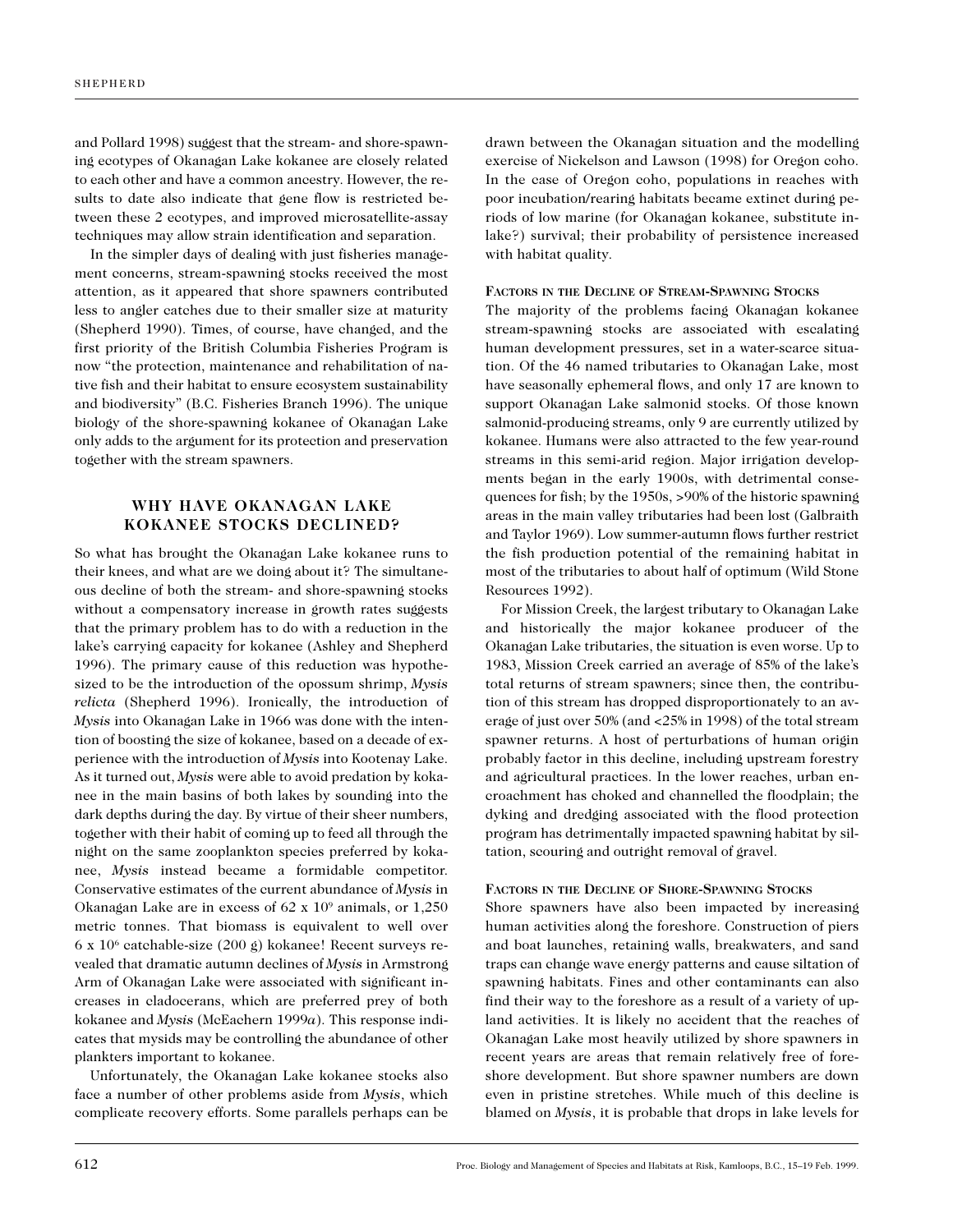flood protection purposes resulted in incubation losses of up to 50% in some years (Fig. 4; Shepherd and Sebastian 1998).

#### **OTHER FACTORS IN THE DECLINE OF KOKANEE STOCKS**

In addition, there are other, larger forces at work in Okanagan Lake. A major program to control phosphorus discharges from sewage systems has operated in the Okanagan for almost 3 decades (Forty 1996), and levels of phosphorus declined steadily in Okanagan Lake from 1982 to 1994 (Bryan 1996). Decreasing nutrient loading would be expected to reduce the productive capacity of the lake for both *Mysis* and kokanee, and there are some indications that this is happening (Figs. 5 and 6; McEachern 1999*a*).

These in-lake declines have led some to suggest that a nutrient enrichment program should be considered for Okanagan Lake. Indeed, such a program has operated on Kootenay Lake for 6 years, with encouraging short-term boosts in kokanee production (Ashley et al. 1997). This strategy has not been pursued to date for Okanagan Lake, for at least 2 reasons. One reason is that the implementation of a

nutrient addition program on the heels of major public investment in a long-term nutrient removal program obviously would appear to be inconsistent, and certainly is controversial from the socioeconomic perspective (Ashley and Shepherd 1996). A second and more technical concern is whether a nutrient enrichment program will work biologically in the longer term. While the results of the Kootenay fertilization experiment have favoured kokanee to date, it is pointed out that the total phosphorus target levels of 0.004–0.010 mg/L for Kootenay Lake (Ashley et al. 1997) are similar to or even less than the levels of total phosphorus presently in Okanagan Lake (McEachern 1999*b*), and spring total phosphorus levels have almost doubled in the 1995–98 period (V. Jensen, Pollution Prevention Branch, Penticton, unpubl. data.). Given that Okanagan Lake has kokanee productivity problems at these higher phosphorus levels, there is concern as to the long-term benefits of nutrient additions. However if kokanee numbers continue to drop, this may be a short-term approach worth considering to stave off extinction.



**Figure 4.** Predicted shore-spawning kokanee embryo losses due to drawdown of Okanagan Lake.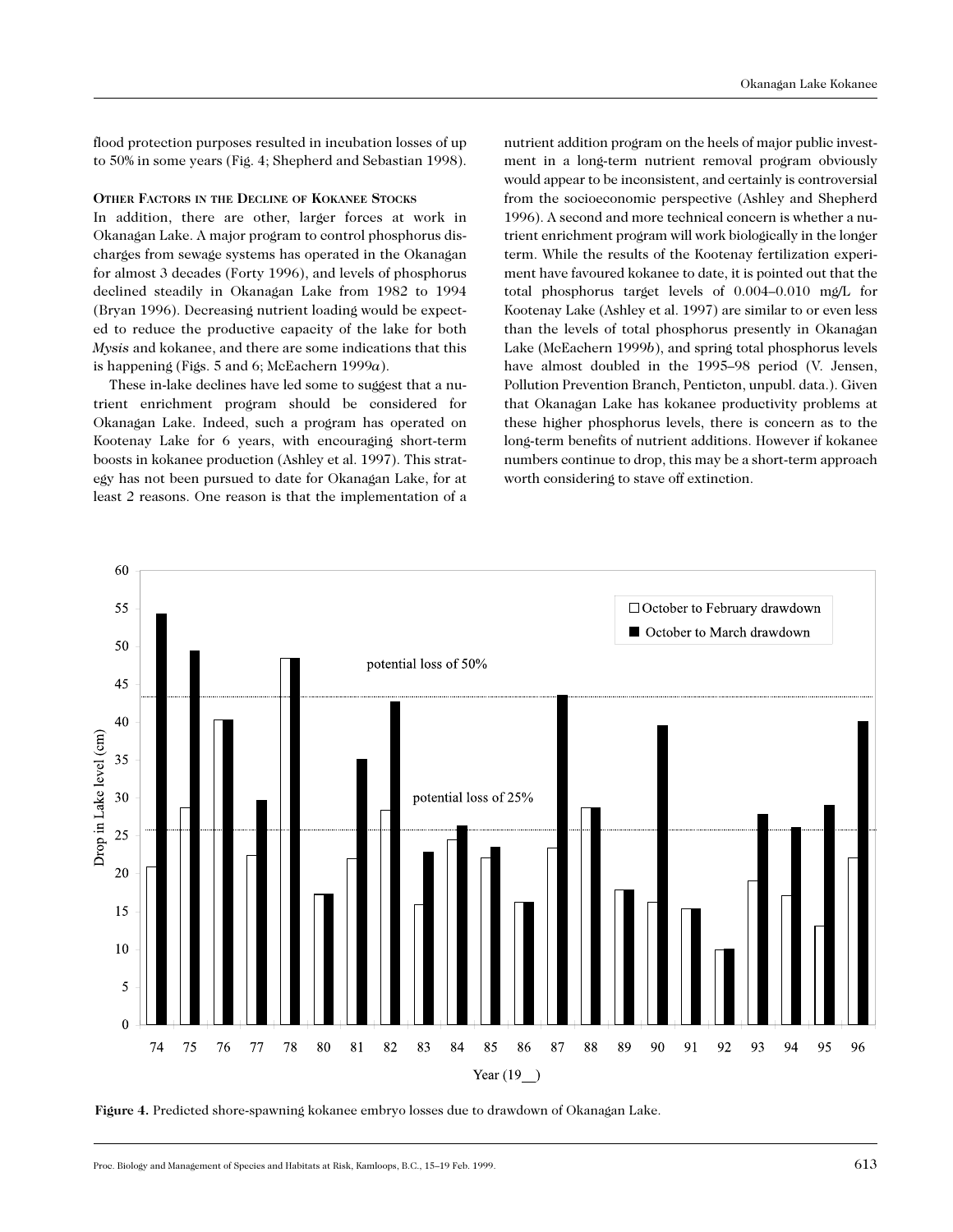

**Figure 5.** Trends in fall mysid abundance (vertical hauls) as compared with trends in numbers of kokanee spawners (fall counts) from 1989 through 1998, inclusive, in Okanagan Lake (from McEachern 1999*a* ).



**Figure 6.** Trends in fall mysid abundance (vertical hauls) as compared with trends in kokanee abundance (hydroacoustic surveys) from 1989 through 1998, inclusive, in Okanagan Lake (from McEachern 1999*a*).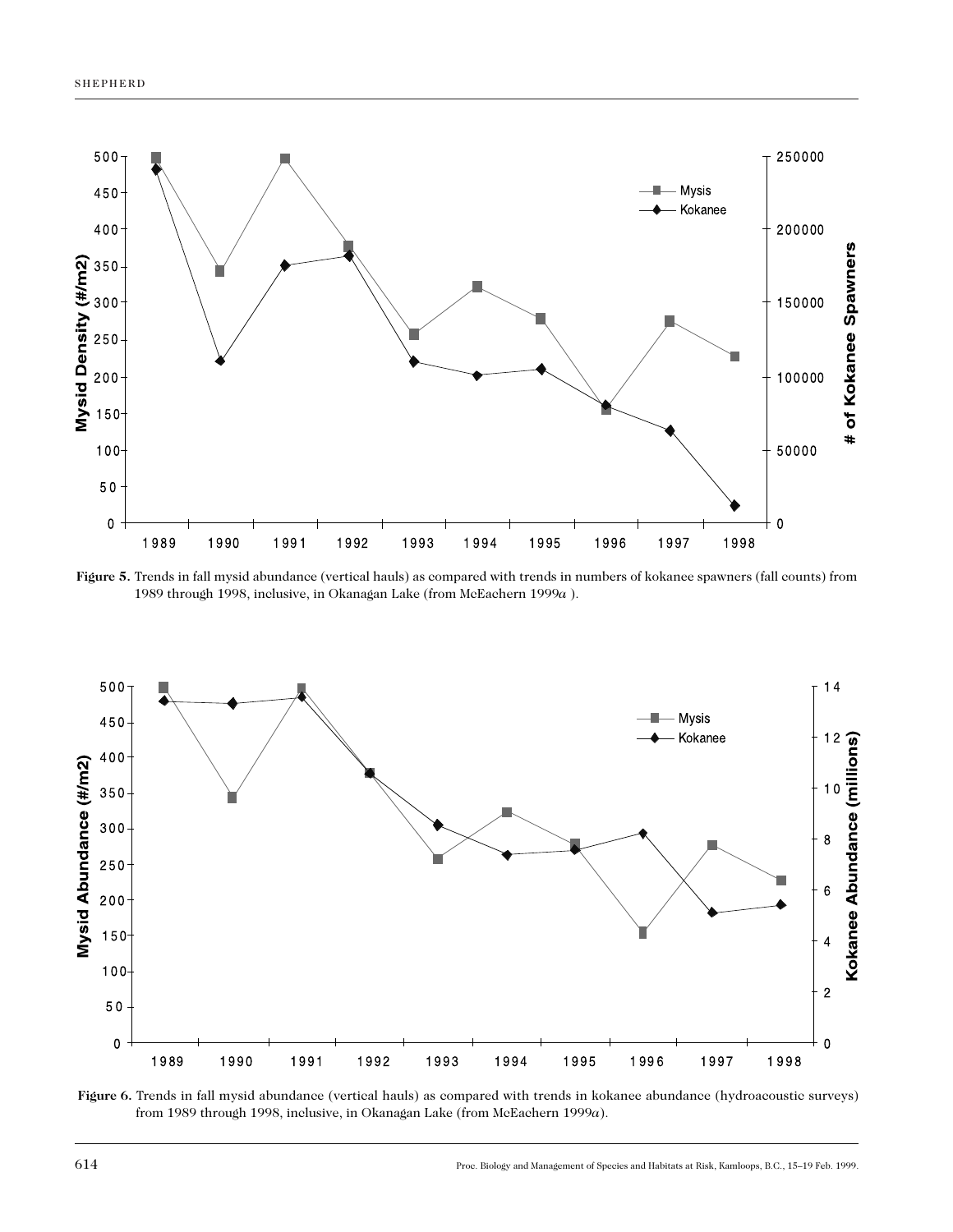# **DEVELOPMENT OF THE OKANAGAN LAKE ACTION PLAN**

In response to these declines, the British Columbia Ministry of Environment, Lands and Parks hosted an Okanagan Lake workshop in 1995, out of which developed a 20-year action plan to "rebuild and maintain the biodiversity of kokanee stocks (and other indigenous fish species) in Okanagan Lake" (Ashley and Shepherd 1996). The action plan was divided into 4 5-year phases, moving from conservation of remaining fish stocks and habitat, and collection of key information, through development and implementation of innovative resource management and restoration techniques. Action points identified for each phase were grouped into 6 general categories:

- 1. Priority Remedial Measures actions to be undertaken as soon as possible to preserve the remaining kokanee stocks of Okanagan Lake.
- 2. Sustained Monitoring Program aspects of Okanagan Lake ecology to be monitored on a regular and continuing basis in order to determine success or failure of initiatives.
- 3. Functional Studies collection of data to fill critical information gaps leading to improved resource management.
- 4. Comparative Analyses collection of information from other stocks, lakes, and time frames that by comparison may provide insights into the Okanagan Lake situation.
- 5. Large-scale Experiments to explore the effects of various management options on the ecology of Okanagan Lake.
- 6. Long-term Applied Research to examine feasibility of untested techniques that may offer significant benefits if successful.

Workshop participants agreed that some options should not be pursued at this time, including nutrient additions, hatchery stocking, and introductions of new species.

# **HIGHLIGHTS OF ACTION PLAN ACTIVITIES TO DATE**

With the financial support of the Habitat Conservation Trust Fund, phase 1 of the action plan began in 1996, and will continue through to 2000. Many of the results discussed above were products of the phase 1 package. However for phase 1, emphasis was placed on: 1) the conservation of key fish habitats; and 2) the development of a practical means of *Mysis* control. Some highlights of the first 3 years work on Phase 1 include:

- improved database and understanding of the seasonal limnology (including *Mysis*) of Okanagan Lake, as well as Kalamalka and Wood lakes (adjacent "controls");
- better knowledge of kokanee shore spawner behaviour and habitat preferences;
- assessment of potential identification techniques for kokanee shore and stream stocks;
- production and distribution of fish habitat protection information packages to more than 5,000 water licensees and owners of waterfront properties, to encourage stewardship;
- increased profile and assistance of Fisheries staff in fish habitat protection cases;
- investigation into improving the rule curve used to draw down Okanagan Lake;
- feasibility of restoration of mainstem and off-channel habitats in Trout, Mission, Peachland and Trepanier creeks;
- assessment of sonic "thumpers" to selectively destroy *Mysis*, "bubble pumps" to entrain and loft *Mysis* into the upper water column, and pheromones to attract and trap *Mysis*;
- test fishing to evaluate feasibility and impacts of commercial harvest of *Mysis.*

# **IN CLOSING…**

Humans continue to be attracted to the Okanagan, and development pressures are rising. Given these growing pressures, it will be a challenge to conserve both stream and foreshore habitats (especially those that are currently empty of fish due to other reasons) for the use of future fish. However, it is encouraging that many members of the public see the presence of kokanee as symbolic of ecosystem health, and an enhanced sense of public stewardship undoubtedly will be key in the perpetuation of Okanagan Lake kokanee stocks.

### **LITERATURE CITED**

- Ashley, K., and B. Shepherd. 1996. Okanagan Lake workshop report and action plan. B.C. Minist. Environ., Lands and Parks, Vancouver, BC. Fish. Proj. Rep. RD 45. Unpubl. rep. 120pp.
- \_\_\_\_\_, L. C. Thompson, P. Warburton, Y-R. Yang, F. R. Pick, P. B. Hamilton, D. C. Lasenby, K. E. Smokorowski, L. McEachern, D. Sebastian, and G. Scholten. 1997. Kootenay Lake fertilization experiment: year 4 (1995/96) report. B.C. Minist. Environ., Lands and Parks, Fish. Branch, Vancouver, BC. Fish. Proj. Rep. RD 58. Unpubl. rep. 206pp.
- British Columbia Fisheries Branch. 1996. Conserving our fish resources: 1996-2000 Fisheries Program strategic plan. B.C. Minist. Environ., Fish. Branch, Victoria, BC. 35pp.
- Bryan, J. 1996. Review of Okanagan Lake physical and chemical limnology. Pp. 44–56 *in* K. Ashley, and B. Shepherd. Okanagan Lake workshop report and action plan. B.C. Minist. Environ., Lands and Parks, Vancouver, BC. Fish. Proj. Rep. RD 45. Unpubl. rep.
- Dill, P. A. 1996. A study of shore-spawning kokanee salmon